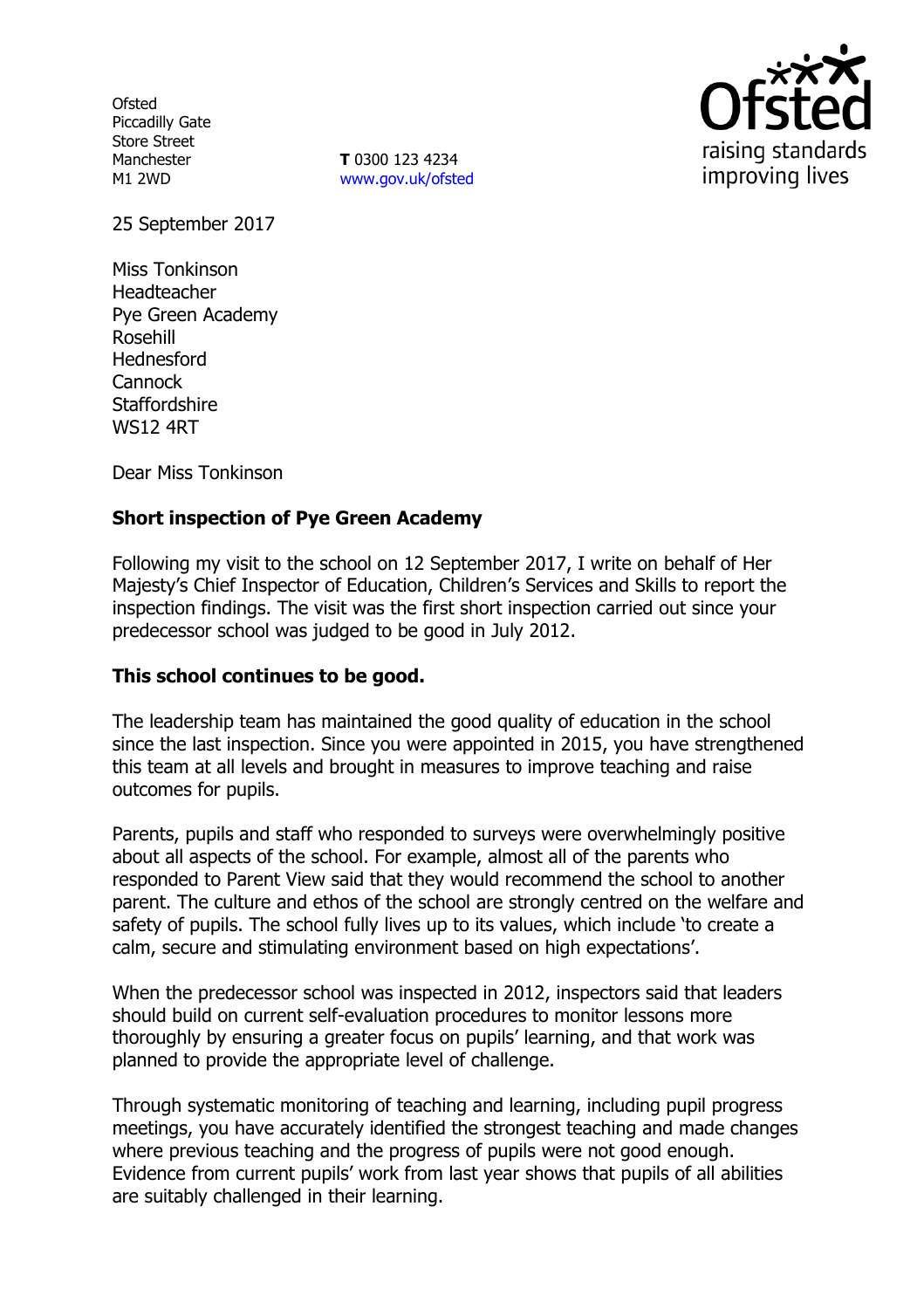

You, your leaders and governors all have a clear understanding of why the school is not outstanding and what still needs to be done to develop the school further. Not enough pupils have gone on to work in greater depth in all subjects by the end of key stage 1 or in writing by the end of key stage 2. Progress for pupils at the end of key stage 2 in 2017 did not improve as quickly in reading and mathematics as it did in writing. Outcomes and attendance for pupils who have special educational needs and/or disabilities are not yet improving rapidly enough by the end of Year 6. Governors are not sufficiently informed on attendance by pupil group. The school does not meet requirements for information that all schools, including academies, must publish on their website about 2016 tests and assessments at the end of key stage 2, and the curriculum offered in each year group by subject.

# **Safeguarding is effective.**

Leaders put safeguarding at the heart of all they do. Senior leaders place a high priority on their roles as designated leaders for safeguarding. They are well trained and keep themselves fully up to date and well informed so that they are able to deliver regular and suitable training for all staff. They know individual pupils very well and ensure their well-being. Referrals and links to external agencies are timely. Leaders ensure that all statutory requirements are met. Governors bring a wealth of experience and knowledge to safeguarding. They check regularly that the school is carrying out its duties effectively. Through the curriculum, pupils learn about keeping themselves safe, for example when using social media.

### **Inspection findings**

- **Pupils' progress in writing by the end of key stage 2 improved considerably in the** most recent assessments in 2017. Leaders identified those groups which had not done as well as expected in the previous year, including boys and middleattaining pupils. As a result of senior leaders' close tracking and holding teachers to account through regular pupil progress meetings, outcomes for these groups have improved greatly.
- A project on engaging boys in making choices about their writing has been particularly successful. As a result, boys are writing for a range of real purposes, including diaries, letters and newsletter articles, and are less reliant on teachers for structuring their work.
- The proportion of pupils going on to reach the expected standard in reading, writing and mathematics combined at the end of Year 6 in 2017 improved, including for boys and middle-attaining pupils. The percentage of pupils achieving high standards in reading and mathematics in key stage 2 compares very favourably with the school's previous results.
- Outcomes are strong and improving for children by the end of Reception. Similarly, a higher proportion of pupils than previously have reached the expected standard in reading, writing and mathematics by the end of Year 2. Good standards in phonics at the end of Years 1 and 2 have been maintained and improved. Differences in outcomes with all pupils nationally for disadvantaged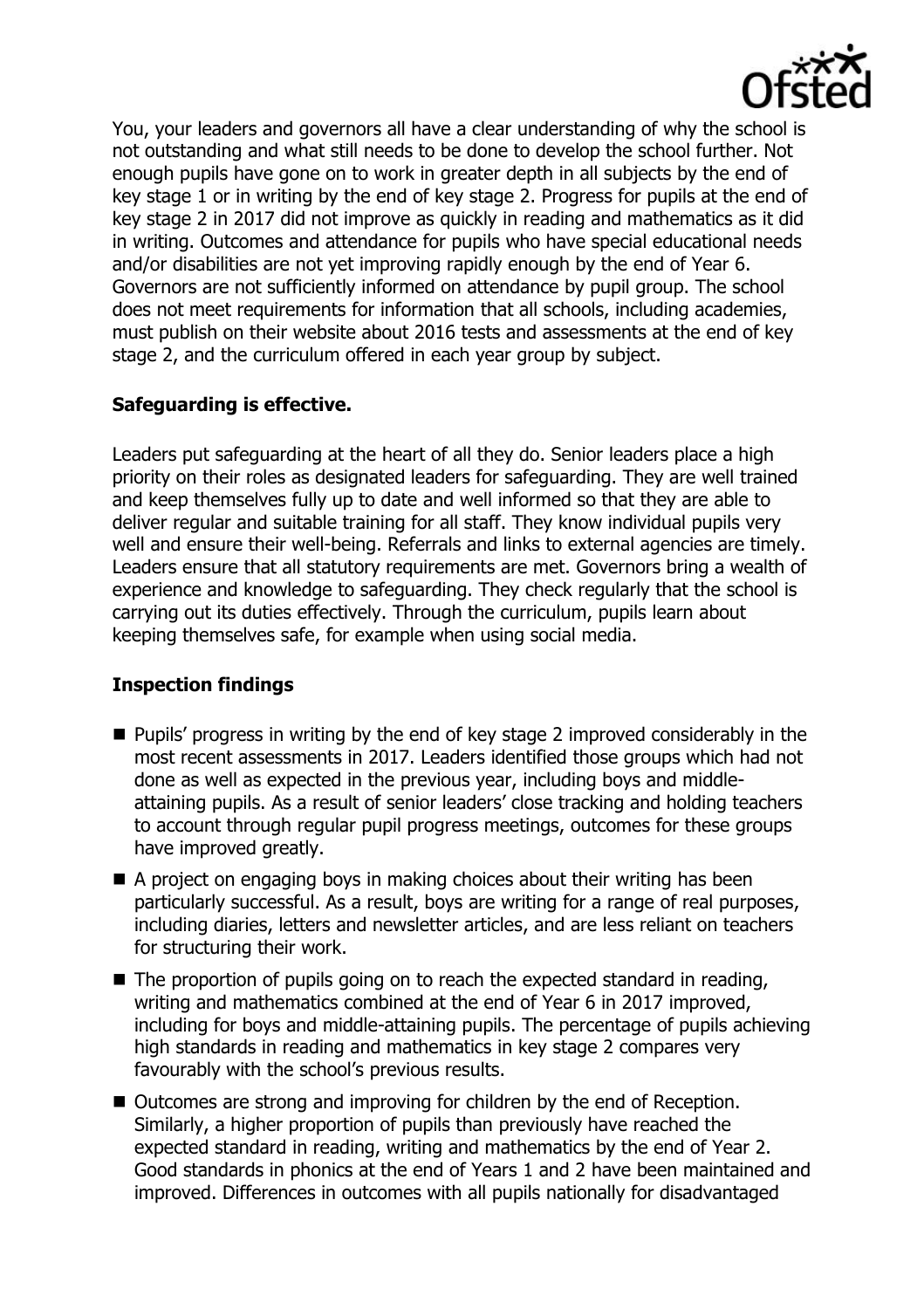

pupils and those who have special educational needs and/or disabilities currently in school are diminishing in most year groups.

- Leadership at all levels is strong. Those with specific responsibilities for subjects or pupil groups know the strengths and weaknesses well. They achieve this through monitoring of teaching, support and challenge for teachers and close tracking of pupils' progress. This includes disadvantaged pupils and pupils who have special educational needs and/or disabilities, whose previous progress was not improving rapidly enough.
- Work seen in pupils' books shows that pupils, including disadvantaged pupils and those who have special educational needs and/or disabilities, have made rapid progress in reading and mathematics and writing up to the end of key stage 1 and in most year groups in key stage 2. Leaders identified where progress was not as fast and have put in place changes to teaching accordingly.
- $\blacksquare$  Progress for pupils at the end of key stage 2 in 2017 did not improve as quickly in reading and mathematics as it did in writing. Additionally, not enough pupils work at greater depth in writing by the end of Year 6. Too few pupils are working to the higher standards at the end of key stage 1.
- In the most recent tests and assessments at the end of Year 6, not enough pupils who have special educational needs and/or disabilities made sufficient progress from their starting points.
- A high level of attendance and low persistent absence have been maintained across the school and these are improving rapidly for disadvantaged pupils. Attendance is not improving quickly enough for those who have special educational needs and/or disabilities.

# **Next steps for the school**

Leaders and those responsible for governance should ensure that:

- **P** progress in reading and mathematics by the end of key stage 2 improves as quickly as in writing
- more pupils work at greater depth in writing in key stage 2 and achieve higher standards by the end of key stage 1
- outcomes by the end of Year 6 and rates of attendance improve more rapidly for pupils who have special educational needs and/or disabilities
- $\blacksquare$  governors are well informed about the attendance of different groups of pupils
- $\blacksquare$  the school meets all the requirements for what all schools, including academies, must publish on their website.